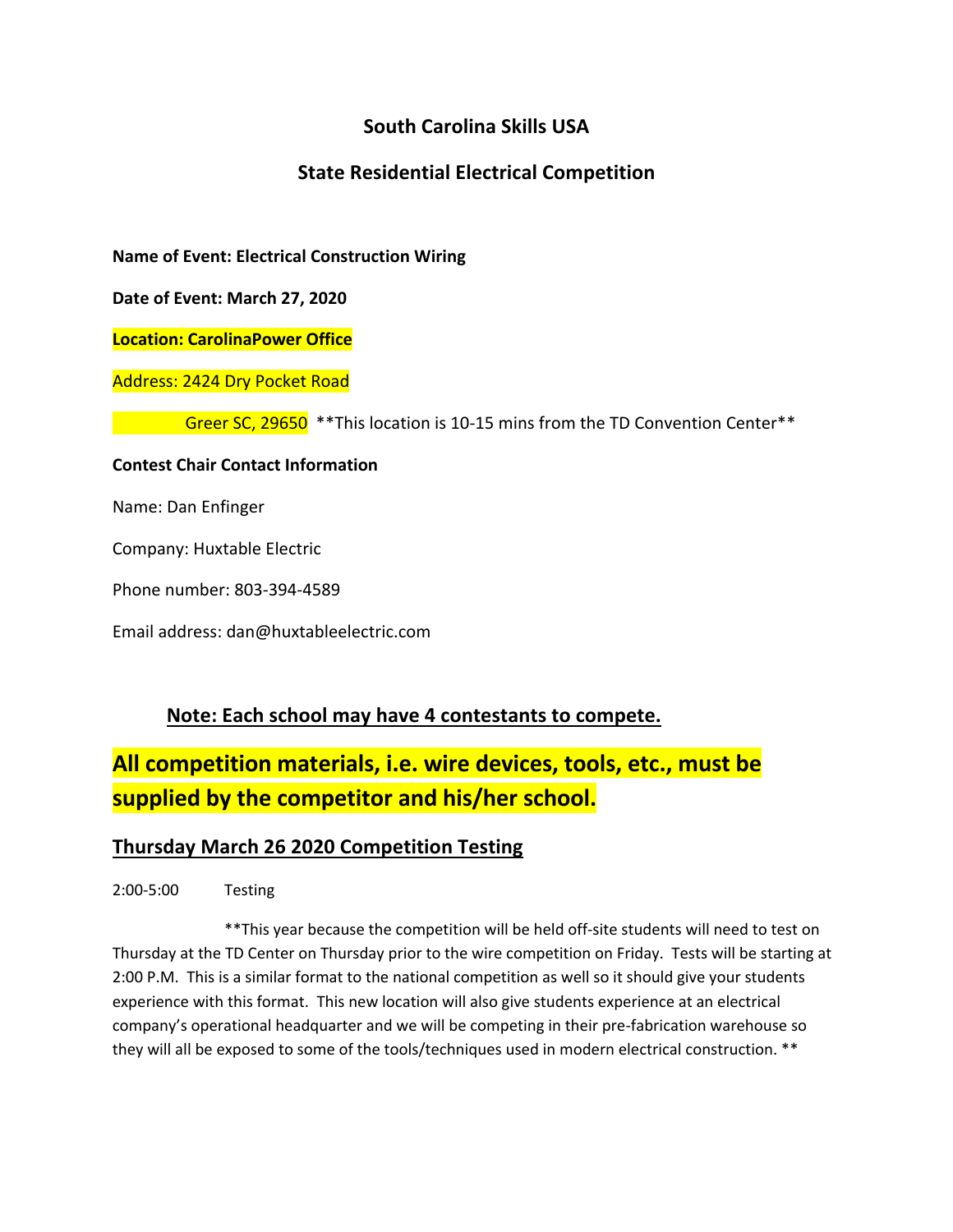## **Friday, March 27 2020 State wiring Championships**

- 7:00A.M- 9.00A.M. Registration
- 8:30A.M. Opening Ceremony
- 10:00A.M.-11:45P.M. Hands on Project
- 11:45A.M.-12:05P.M. Lunch (It is the responsibility of the instructor to bring lunch to their student(s))
- 12:05P.M.-2:00P.M. Hands on Project

12:15P.M.-12:40P.M. Meeting with all instructors to discuss changes/improvements to the competition

- 2:00P.M. Championship concludes
- 2:00P.M.-3:00P.M. Judging and tallying of scores
- 3:00P.M.-4:00P.M. Breakdown and Clean Up

### **Saturday March 28, 2020, Awards Ceremony**

\*\*\*CHANGES TO THIS SCHEDULE ARE POSSIBLE. IF ANY CHANGES ARE MADE YOU WILL BE NOTIFIED BY MARCH 15th, 2020

### **State Electrical Competition Materials List**

### **Amount Description**

- 1. 1 GFCI Duplex Grounded Receptacles
- 2. 2 3 Way Grounded Switches
- 3. 4 Single Pole Switches
- 4. 3 Plastic Keyless Light Receptacles
- 5. 3 Duplex Grounded Receptacles
- 6. 2 4 way grounded switches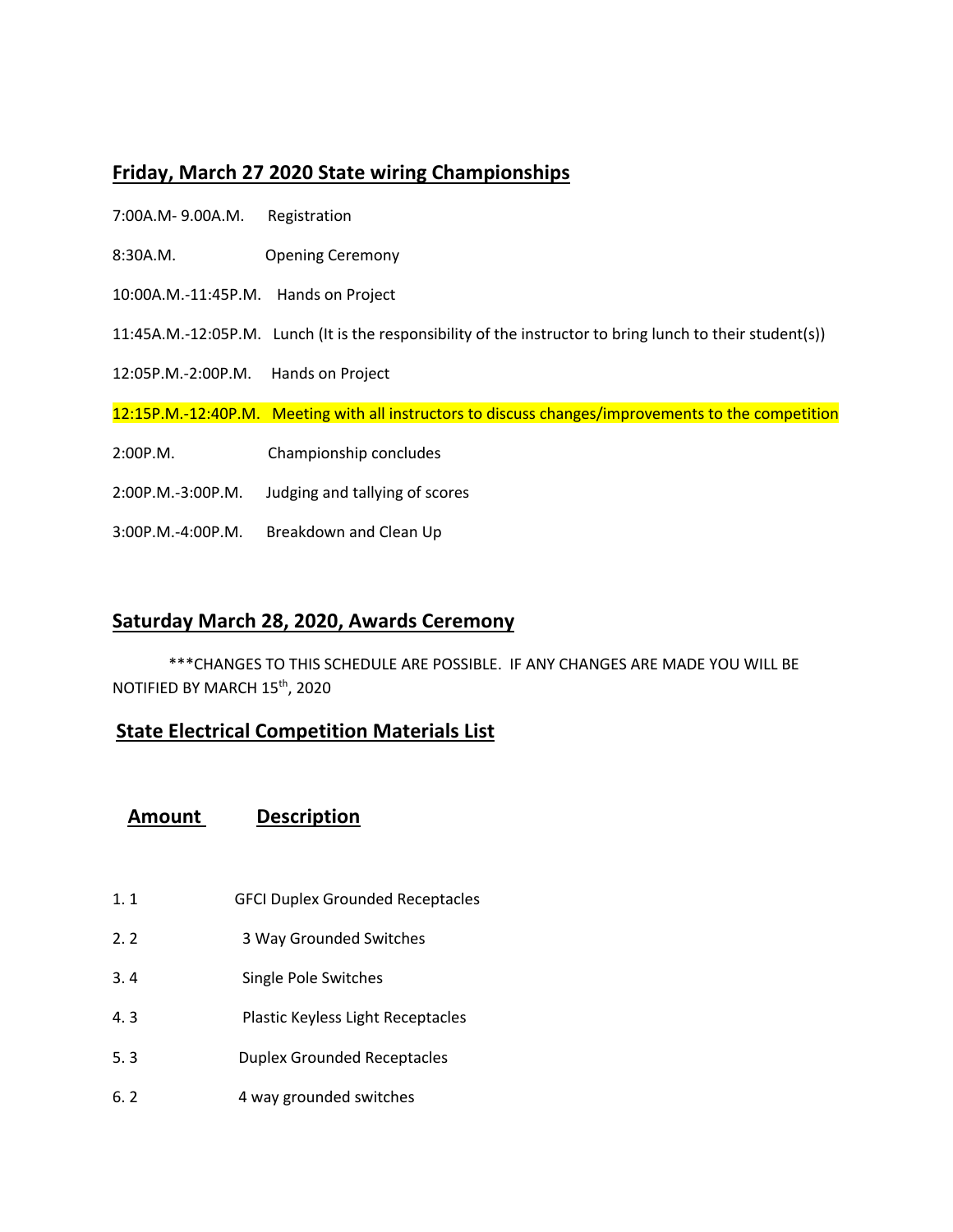| 7.1 Box | <b>Wire Staples</b>                            |
|---------|------------------------------------------------|
| 8.1 Box | Ground Pigtail Wire Nuts/Crimp Bonding Grounds |
| 9.40    | <b>Red Wire Nuts</b>                           |
| 10.20   | <b>Yellow Wire Nuts</b>                        |
| 11.3    | 40 watt light bulbs                            |

12. 240 volt receptacle, example a dryer receptacle (flush mount)

13. 3 to 4 foot pigtail (SO) cord with 120v 3 prong male plug on one end, this will be used to test the project.

# **NOTE: Conduit will be provided for the competition**

## **Boxes for State Competition**

| 1.3 | Two Gang Nail on Boxes (Plastic)      |
|-----|---------------------------------------|
| 2.8 | One Gang Nail on Boxes (Plastic)      |
| 3.3 | Round Nail on Ceiling Boxes (Plastic) |
| 4.5 | 1/2" KO 4x4 square metal boxes        |

# **Conduit**

- 1. 10  $\frac{1}{2}$  one hole straps with  $\frac{1}{4}$  #10 sheet metal screws
- 2. 10 ½" EMT connectors
- 3. 8 ½" Romex connectors

### **Wire**

- 15 feet- 10/3 with ground
- 80 feet 14/2 with ground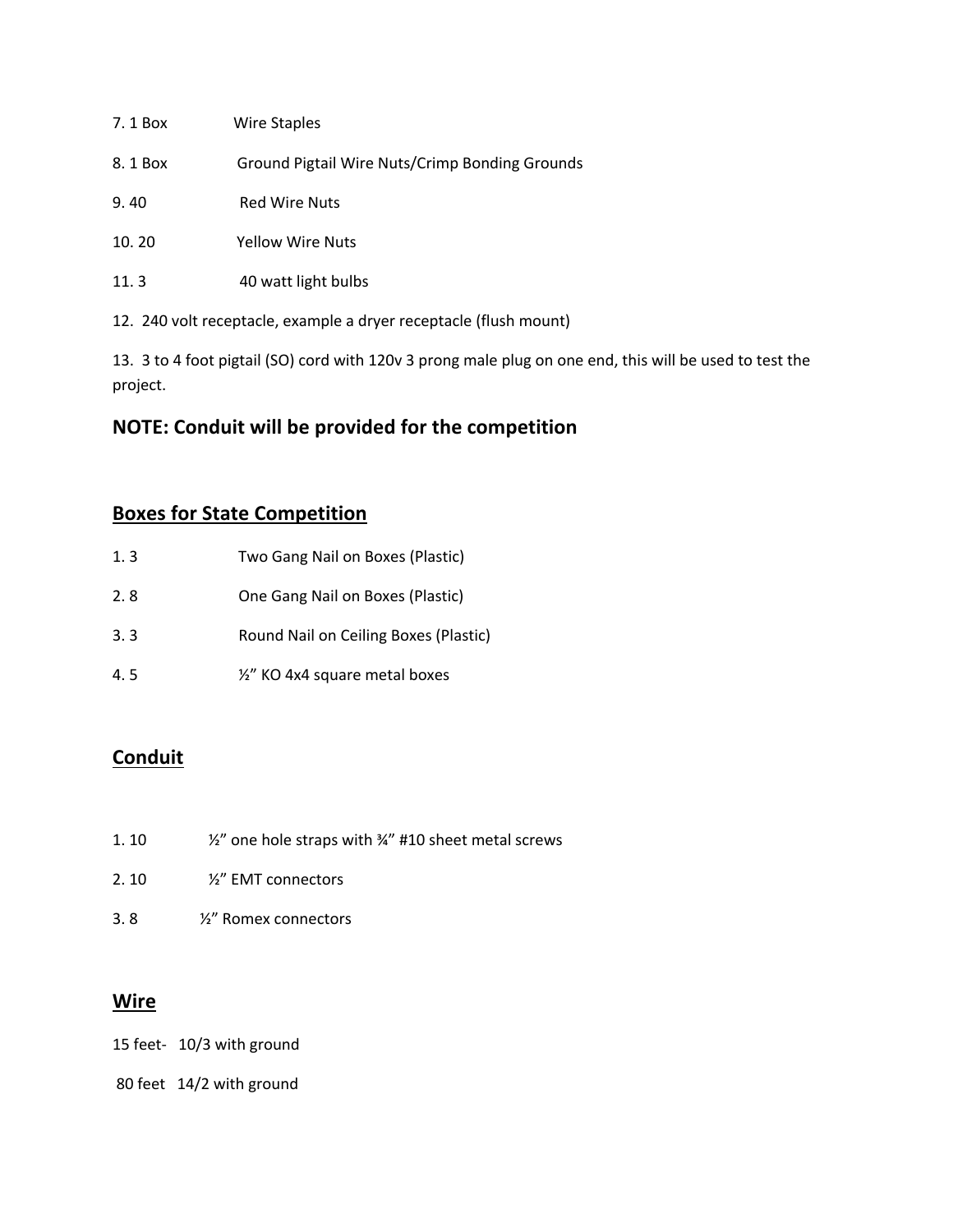25 feet 14/3 with ground

\*\*Instructors will be given a copy of the project at the conclusion of the competition for their records.\*\*

# **\* Resume's are required this year. There is a resume template in the downloads found at** https://www.scskillsusa.org/slsc.

### **Equipment**

1. Standard Electricians Tool Box or Tool Pouch & Tools (i.e. Lineman Pliers, Wire Strippers, Hammer, Drill, Screwdrivers, Tape Measure, etc.)

- 2. Digital Multimeter (Optional)
- 3. ½" EMT Bender
- 4. Hack Saw

### **Dress**

- 1. ALL contestants will wear khaki pants and khaki shirt with SkillsUSA logo on shirt pocket.
- 2. Shirt will be tucked in!
- 3. NO sagging of the pants!
- 4. No tennis shoes!
- 5. Work Boots or Safety Shoes!
- 6. Hard Hats!
- 7. Safety Glasses!
- 8. NO School Logos or ANY Identifying school names allowed to be worn by competitors!
- 9. Sponsor Logos may be worn on shirts and Hard hats.